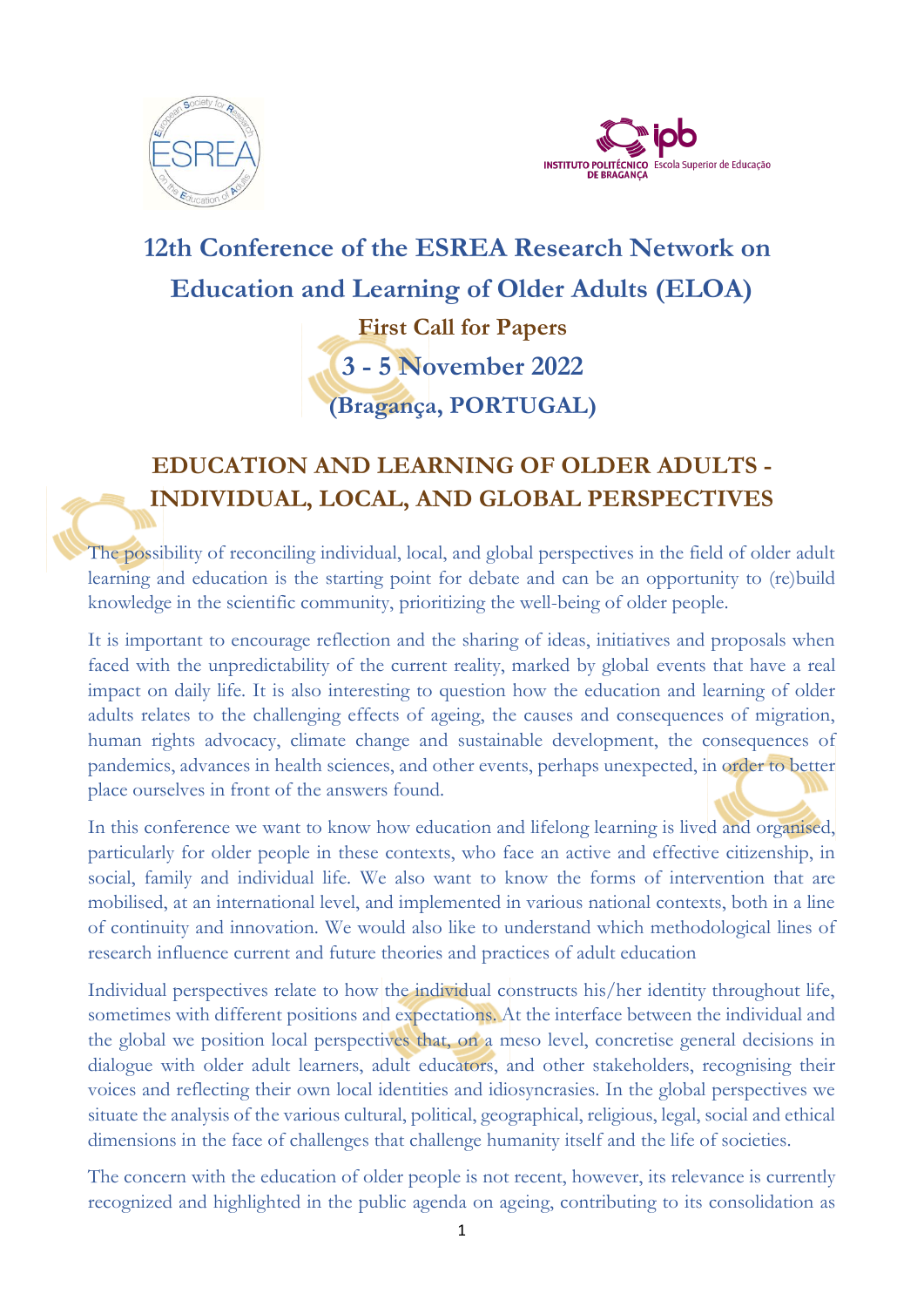an area of knowledge (Schmidt-Hertha, Formosa, & Fragoso, 2019). The issues of educational leisure time occupation of older people are associated with the view of promoting well-being (Langlois et al., 2013), citizenship, participation and inclusion (González-Palau et al., 2014). They are understood as the expression of a right and, simultaneously, as a contribution to the development of communities. In this framework, individual development, well-being and social interaction are valued, but also the relationship that older people establish with the community in a dialogical way. In a projective approach, "today we are contemplating and implementing not only what adult learning is and should be, but also what it could become for individuals, groups and larger communities in the long run" (Nikolić, Bulajić, & Vieira, 2020, p. 9). Valuing the knowledge of adults and local knowledge, which characterizes the principle of endogeneity, is essential for the creation of educational opportunities for older people that have an impact on their lives, but also on the social context in which they are inserted, valuing what they can learn and, above all, what, from them, can be shared and (co)built to enrich their community.

We appeal to your participation, motivated by questions that disturb and challenge you. We welcome proposals that problematize and produce conceptual, methodological and investigative knowledge. In this sense, we put forward some questions for reflection:

Are older adults involved in education and learning in our communities? How does the education and learning of older adults participate in the consolidation of active citizenship? How do individuals position themselves in the face of changes resulting from lifelong learning? What are the contributions of education to the recognition and affirmation of differences and identities? How do local contexts and communities promote education and learning, in their multifaceted relationship with economic, environmental, social, religious, political, cultural and ethical components? How is the knowledge of older people incorporated in their communities? What are the global guidelines for the education and learning of older adults and adult educators? How are national differences balanced against international guidelines in the way education and lifelong learning are conceived? What are the current theoretical and research perspectives on older people's education and learning?

#### **References**

González-Palau, F., Franco, M., Bamidis, P., Losada, R., Parra, E., Papageorgiou, S. G., & Vivas, A. B. (2014). The effects of a computer-based cognitive and physical training program in a healthy and mildly cognitive impaired aging sample. *Aging & Mental Health, 18*(7), 838-846. <https://doi.org/10.1080/13607863.2014.899972>

Langlois, F., Vu, T. M., Chassé, K., Dupuis, G., Kergoat, M., & Bherer, L. (2013). Benefits of physical exercise training on cognition and quality of life in frail older adults. *Journals of Gerontology Series B: Psychological Sciences & Social Sciences, 68*(3), 400-404.<https://doi.org/10.1093/geronb/gbs069>

Nikolić, T., Bulajić, A., & Vieira, C. C. (2020). Introduction: Contemporary World and Adult Learning and Education. In A. Bulajić, T. Nikolić & C. C. Vieira (Eds.), *Navigating through contemporary world with adult education research and practice* (pp. 9-30). Faculty of Philosophy - University of Belgrade, ESREA – European Society for Research on the Education of Adults, & Adult Education Society of Serbia.

Schmidt-Hertha, B., Formosa, M., & Fragoso, A. (2019). Editorial: Active ageing, social inclusion and wellbeing: Benefits of learning in later life. *European Journal for Research on the Education and Learning of Adults, 10*(3), 207-213.<https://doi.org/10.3384/rela.2000-7426.relae19>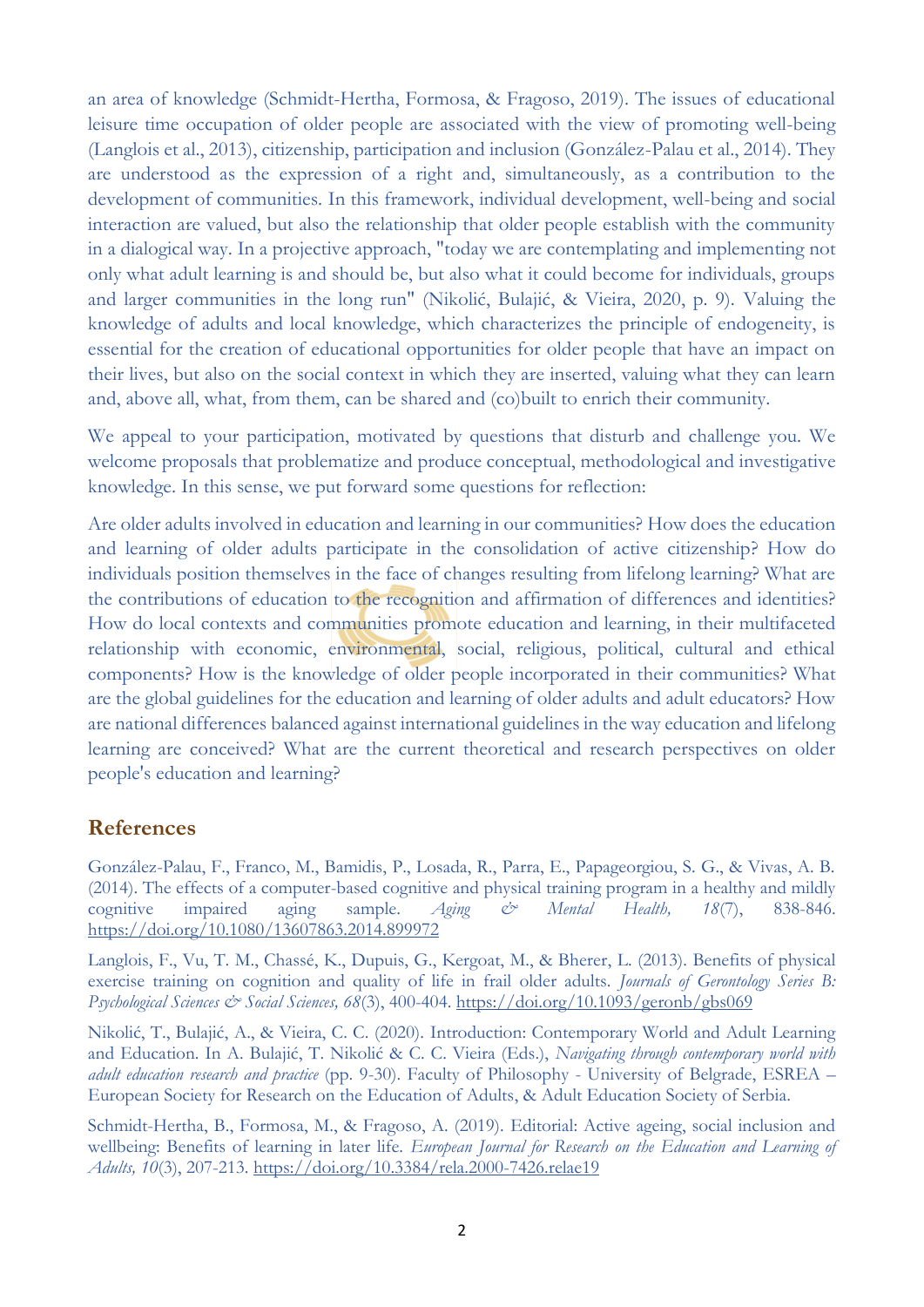#### **Themes**

The conference welcomes papers, roundtables, which address one or more of the following themes:

- Education and learning of the individual in the family and community throughout life;
- Relevance, impact and dynamics of local projects for older people;
- Public policies on older adult education;
- $\bigcirc$  Older adult education: perspectives and trends;
- Community development: intervention, networking and mobilisation of local actors;
- $\mathbb{C}$  Methodological approaches in knowledge production;
- Studies on educational experiences in informal, non-formal and formal settings.

#### **Keynote speakers**

#### **António Fragoso (University of Algarve, CEAD)**

António Fragoso holds a PhD in Pedagogy and is an Associate Professor at the University of Algarve, Portugal. He was a member of the steering committee of ESREA, and created and was a convenor of the research network "Between Global and Local: Adult learning and development". Currently he is one of the convenors of the ESREA research network on Access, Learning Careers and Identities (together with Barbara Merrill and Andrea Galimberti). António is one of the editors of the European Journal for Research on the Education and Learning of Adults. From 2020 on he is the coordinator of the Research centre on adult education and community intervention (CEAD - https://cead.ualg.pt/). His research focuses on adult education, community development and education, education and learning of older adults and non-traditional students in higher education.

#### **Claudia Kulmus (Humboldt-University of Berlin, Germany)**

Claudia Kulmus holds a PhD in educational science and is currently working as a Post-Doc research assistant at Humboldt University, Berlin, Germany. Her research focuses on Learning in Later Life, on Participation in Adult Education and on questions of the academic professionalisation of adult educators and didactics of adult education. Claudia also worked on the effects of national funding programs for vocational further training on employees and companies ("Effekte"). In 2013, she participated in the organisation of the 7th European Research Conference (ESREA) in Berlin. She studied educational science with a focus on adult education/further education, minor subjects: psychology, sociology and Latin American studies at the universities of Bamberg, Bilbao and Hamburg.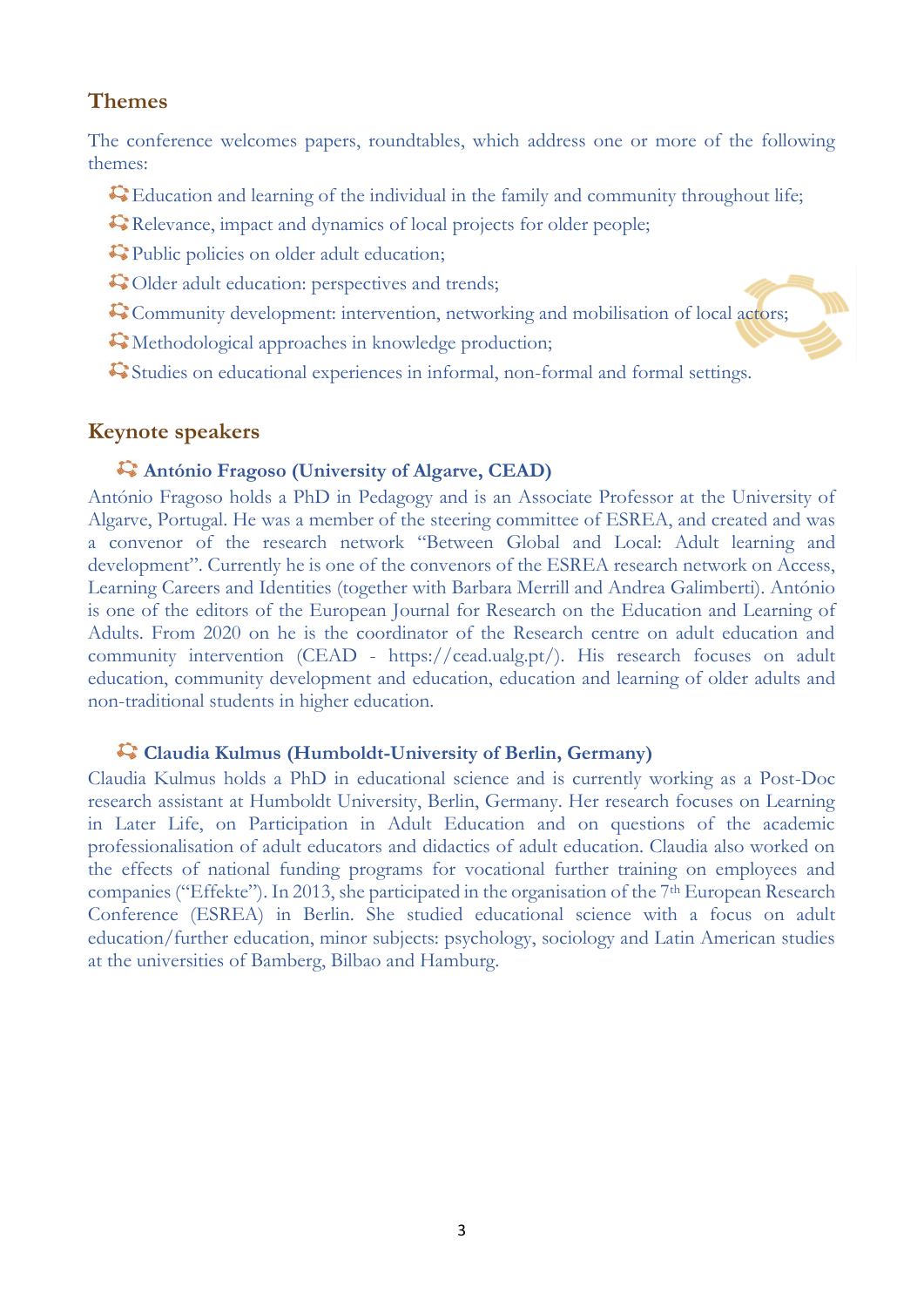#### **Scientific committee**

Albertina Oliveira, University of Coimbra, CEIS20/CEAD, Portugal António Fragoso, University of Algarve, CEAD, Portugal Armando Loureiro, University of Trás-os-Montes and Alto Douro, CIIE, CEAD, Portugal Bernhard Schmidt-Hertha, University of Tübingen, Convenor of ELOA network, Germany Cristina C. Vieira, University of Coimbra, CEAD, Portugal Dominique Kern, University of Haute-Alsace, France Dorothy Sutherland Olsen, Nordic Institute for Studies in Innovation, Research and Education, Norway Elena Luppi, [University of Macerata, Italy](http://sfbct.unimc.it/en?set_language=en) Graça Santos, Instituto Politécnico de Bragança, Portugal Rosita Deluigi, [University of Bologna, Italy](https://edu.unibo.it/en) Sofia Bergano, Instituto Politécnico de Bragança, Portugal

## **Call for abstracts and papers submissions**

Proposals are invited for papers or roundtables.

Abstracts should have between 150 and 350 words, and between 3 and 5 key-words.

Please submit abstracts in two separate files: one including the paper title, the name of author/s, affiliation, address, e-mail of each author, and indicate which of the named authors will be presenting the paper; and the second one including the paper title and abstract.

Please submit your abstract by email to  $\underline{e}$ loa $2022$ @ipb.pt by 20th June 2022. Acceptance of papers will be confirmed by 20<sup>th</sup> July 2022.

If accepted for presentation, the final versions of papers must be submitted by 15th September 2022, also via email [\(eloa2022@ipb.pt\)](mailto:eloa2022@ipb.pt). Full papers should have no more than  $6,000$  words, including references, using Times New Roman, 12 and the APA (American Psychological Association) reference system, 7<sup>th</sup> edition.

Abstract and full paper must be submitted in English. Presentations will also be in English.

## **Information for contributors**

A paper is proposed and submitted in the form of an abstract by one person but other people can be named as co-authors in the abstract proposal.

For each participant, a maximum of two such proposals may be submitted in which the person is named as an author or co-author.

The author or one of the named co-authors is responsible for presenting the paper.

All those authors attending must register for the ELOA 2022 Conference.

Accepted abstracts will be downloadable in PDF-format on the Conference website.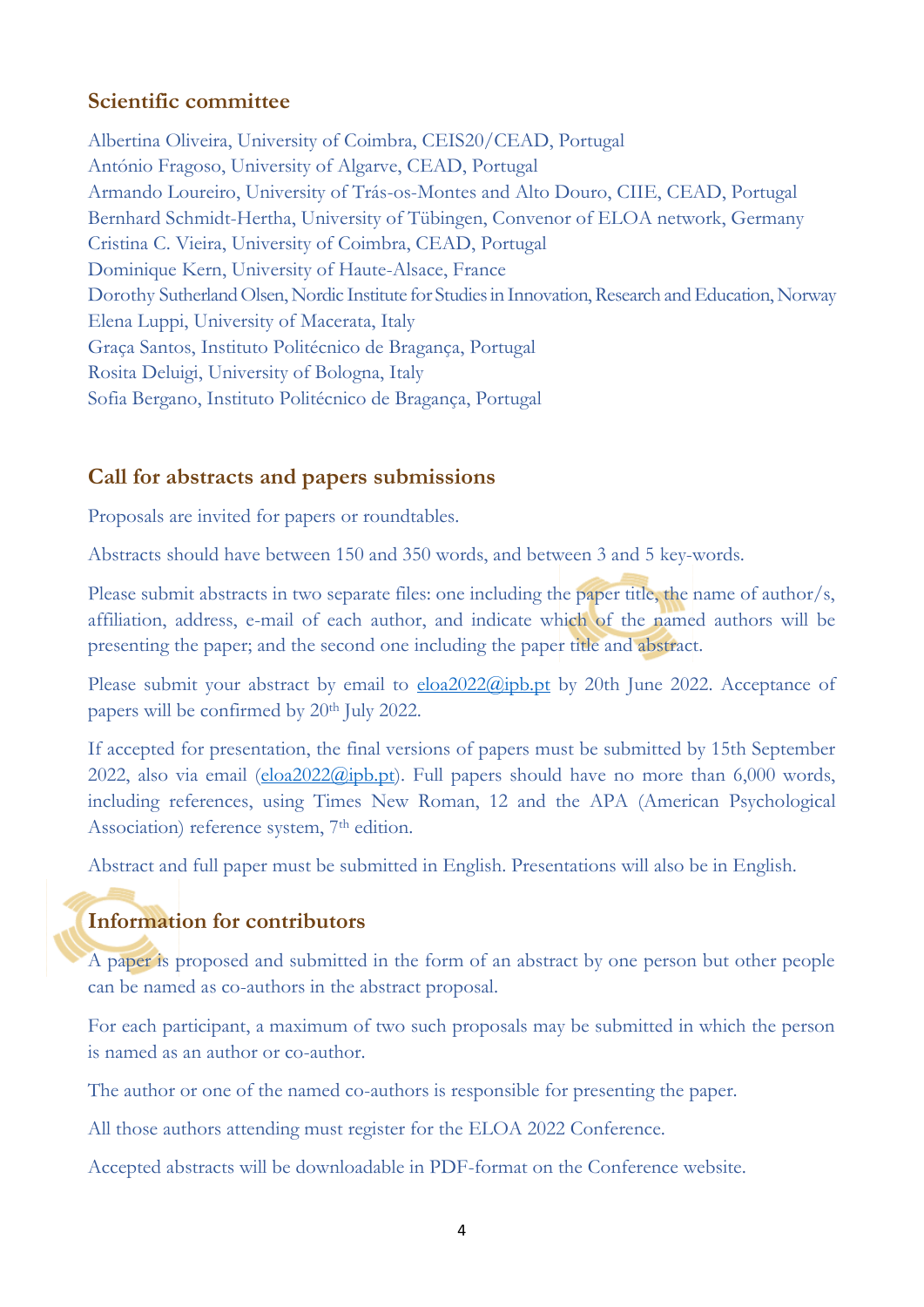## **Registration**

All participants must register in advance by completing the registration form at the website of the conference: [www.eloa2022.ipb.pt](http://www.eloa2022.ipb.pt/)

Payments should be made via bank transfer:

**Bank transfer details:** NAME: Instituto Politécnico de Bragança IBAN: PT50 0781 0112 00000007883 90 SWIFT BIC CODE: IGCPPTPL You must put the following description: eloa2022.

The proof of payment must be sent to the organizing committee  $(\underline{e}loa2022@ipb.pt)$  indicating the name of the participant and the account holder. Students must send proof of student status.

## **Bursaries and support to participating graduate students**

As a way to support **PhD-student's participation** in the conference, there will be two bursaries. To be able to apply, the PhD-student needs to be member of ESREA (either individual or covered by an institutional membership) and submit a paper to the conference.

Students are to use the bursary money in expenses related to this conference (accommodation, flight, etc.) up to the limit of 300  $\epsilon$ . ESREA will refund these expenses against the presentation of receipts. Applications or questions regarding the application procedure should be directed to Alexandra Ioannidou: [ESREAsecretary@die-bonn.de](mailto:ESREAsecretary@die-bonn.de)

Applications should be submitted no later than 15th of September 2022.

#### **Conference fees**

 $\mathbb{Q}$  ESREA member 110 €  $\mathbb{C}$  Non-member 170 €  $\mathbb{S}$ Student 50 €

#### **The conference fee includes:**

Conference materials Cultural evening and a light dinner (3rd November) Refreshments - four breaks



#### **The following will be optional:**

 $\mathbf{C}$  Conference dinner (4<sup>th</sup> November)

A trip to a historic site outside Bragança on Saturday afternoon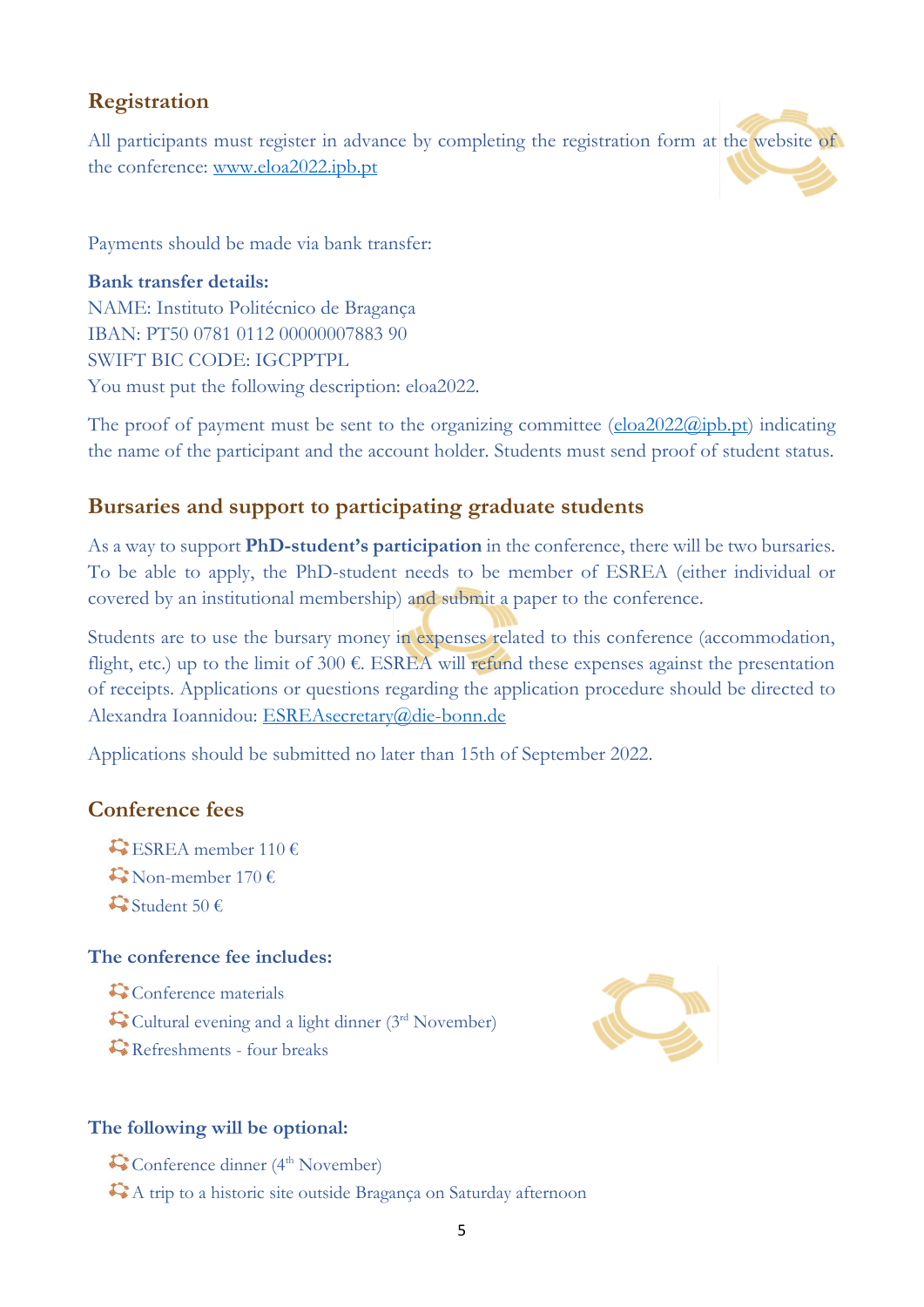#### **Important dates**

| $20th$ June 2022                | Submission of abstracts              |
|---------------------------------|--------------------------------------|
| $20th$ July 2022                | Notification of acceptance abstracts |
| 15 <sup>th</sup> September 2022 | Registration and payment             |
| 15 <sup>th</sup> September 2022 | Submission of final papers           |
| $3rd - 5th$ November 2022       | Conference (Bragança, Portugal)      |



#### **PROGRAMME OVERVIEW**

## **3 rd NOVEMBER – THURSDAY**

| $09h30-10h30$ – Welcoming                                                                                                |
|--------------------------------------------------------------------------------------------------------------------------|
| $10h30-11h00 -$ <b>Opening.</b> Welcome speeches from                                                                    |
| President of Instituto Politécnico de Bragança (Orlando Rodrigues); Mayor of Bragança                                    |
| (Hernâni Dias); Director of ESE (Carlos Teixeira); Convenor of ELOA network                                              |
| (Bernhard Schmidt-Hertha); Organising Committee (Graça Santos)                                                           |
| 11h00-12h00 - Keynote speech: Claudia Kulmus (Humboldt-University of Berlin)                                             |
| A Society of Long Life. Between demographic development, political programs and                                          |
| deficit diagnosis                                                                                                        |
| $12h00-14h00$ - Lunch                                                                                                    |
| 14h00-16h00 - 1 <sup>st</sup> session: Education and Learning of Older Adults-individual, local, and global perspectives |
| $16h00-16h30$ - Coffee-break                                                                                             |
| $16h30-18h00-2nd$ session: Education and Learning of Older Adults-individual, local, and global perspectives             |
| 18h15<br>- Cultural Evening                                                                                              |
|                                                                                                                          |
|                                                                                                                          |

## **4 th NOVEMBER – FRIDAY**

|  |  | 09h30-11h00 - Presentation of associations and community projects |  |
|--|--|-------------------------------------------------------------------|--|
|  |  |                                                                   |  |

11h00-12h00 – **Keynote speech:** António Fragoso (University of Algarve, CEAD) Ageism and Adult Education

12h00-14h00 – Lunch

- 14h00-16h00 **3 rd session:** Education and Learning of Older Adults–individual, local, and global perspectives
- 16h00-16h30 Coffee-break
- 16h30-18h00 **Roundtable:** Education and Learning of Older Adults–individual, local, and global perspectives
- 19h45 **Conference Dinner** (Optional)

## **5 th NOVEMBER – SATURDAY**

09h30-11h30 – **4 th session:** Education and Learning of Older Adults–individual, local, and global perspectives 11h30-12h00 – **Conclusions** and announcement of the 2023 ELOA conference 12h00 – **Cultural Trip** (Optional)